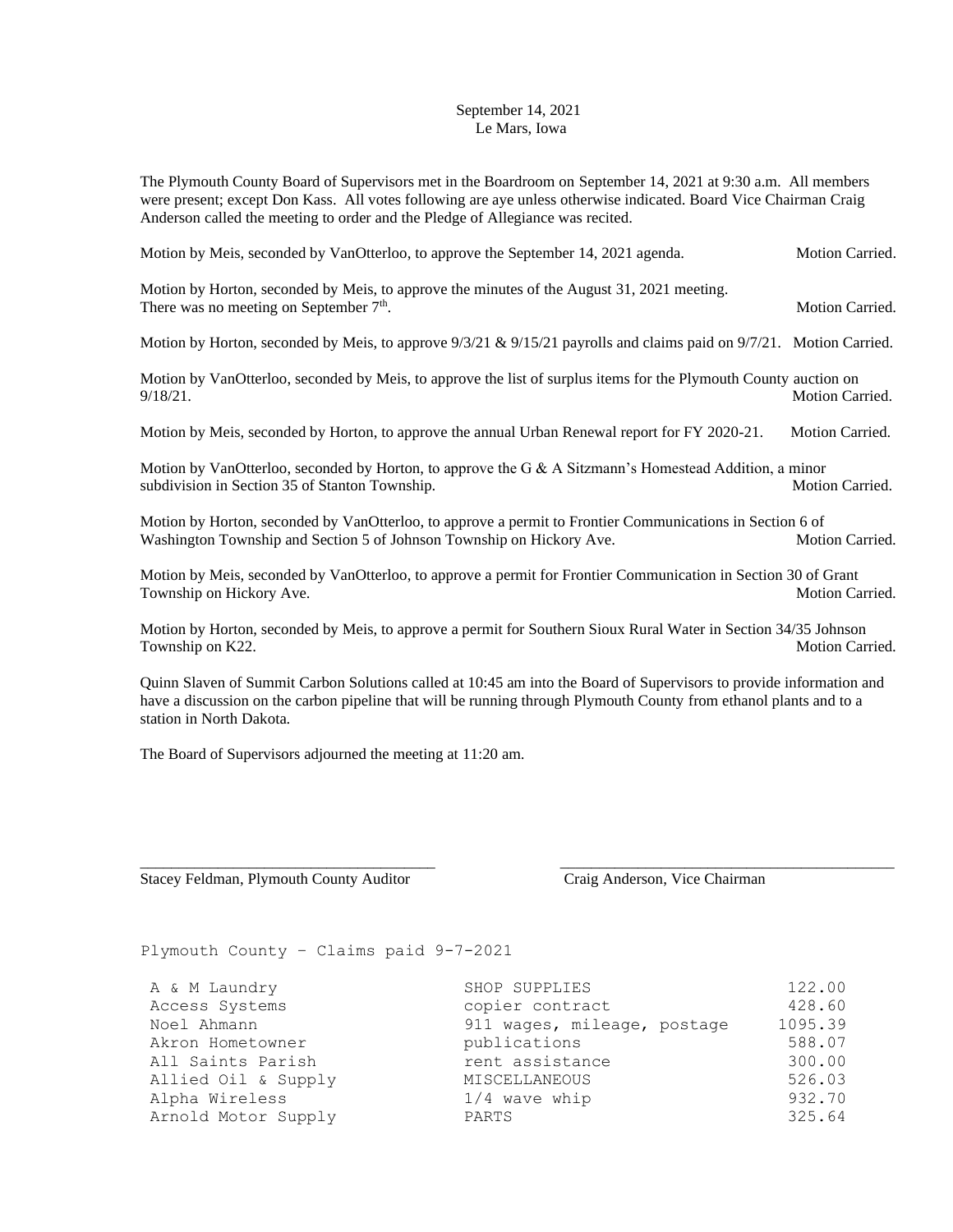| Bauer Built                 | TIRES & TUBES          | 27500.00 |
|-----------------------------|------------------------|----------|
| Cole Beitelspacher          | cell phone allowance   | 30.00    |
| Bekins Fire & Safety        | 75-8 fire extinguisher | 96.89    |
| Bentson Pest Control        | extermination services | 100.00   |
| Bomgaars                    | misc supplies          | 763.34   |
| City of Brunsville          | UTILITIES              | 52.20    |
| C & R Supply                | sprayer parts          | 1447.15  |
| CAP, LLC                    | <b>GRANULAR</b>        | 166.32   |
| Carroll Construction Supply | SAFETY                 | 512.34   |
| Century Link                | phone                  | 20.18    |
| Chapman Overhead Door       | <b>BUILDINGS</b>       | 15977.86 |
| Cornhusker International    | FILTERS                | 1638.33  |
| Culligan Water              | DL water               | 49.54    |
| CWD                         | kitchen supplies       | 1530.45  |
| Dakota Riggers & Tools      | CHAINS & CABLES        | 148.16   |
| Eakes Inc                   | supplies               | 134.62   |
| Stacey Feldman              | meeting reimbursements | 647.06   |
| Fisch Funeral Home          | transport med examiner | 550.00   |
| Floyd Valley Healthcare     | ER expenses            | 168.00   |
| Forterra                    | CONCRETE PIPE          | 3815.20  |
| Frontier                    | phone                  | 1404.85  |
| GCC Alliance Concrete       | BOX CULVERTS           | 1735.00  |
| Genoa Healthcare            | inmate meds            | 263.42   |
| Jolynn Goodchild            | misc reimbursements    | 711.76   |
| Gordon Flesch Company       | copier maint agreement | 79.61    |
| Grainger                    | SAFETY                 | 641.71   |
| Joseph Grasz                | SAFETY                 | 88.00    |
| H & H Contractors           | BOX CULVERTS           | 93583.20 |
| Hardware Hank               | supplies               | 5.99     |
| Jamie Hauser                | mtg reimb              | 377.88   |
| HGM Associates              | OUTSIDE ENGINEERING    | 5454.31  |
| Hughes Co Sheriff           | service                | 74.00    |
| IMWCA                       | work comp premium      | 7341.00  |
| Iowa Land Records           | registration fee       | 50.00    |
| Iowa Prison Industries      | sign parts             | 2703.95  |
| I-State Truck Center        | FILTERS                | 221.63   |
| Jack's Uniforms             | uniform                | 365.00   |
| Jensen Motors               | oil change, parts      | 931.46   |
| Kellen Excavation           | GRANULAR               | 60876.56 |
| City of Kingsley            | UTILITIES              | 40.62    |
| Kingsley Ambulance Service  | transport              | 200.00   |
| Klass Law Firm              | legal fees             | 45.00    |
| Kunkel Cleaning             | cleaning services      | 2580.00  |
| City of Le Mars             | DHS utilities          | 39.49    |
| Le Mars Agri Center         | EROSION CONTROL        | 630.00   |
| LeMars Daily Sentinel       | publications           | 507.60   |
| L.G. Everist Inc.           | <b>GRANULAR</b>        | 77177.44 |
| Mai Welding Supply          | WELDING SUPPLIES       | 256.70   |
| Mail Services               | mv renewal printing    | 935.84   |
| Menards                     | custodial supplies     | 195.45   |
| Metal Culverts Inc          | CORRUGATED METAL PIPE  | 24620.40 |
| MidAmerican Energy          | utilities              | 6543.32  |
| Midwest Wheel               | PARTS                  | 448.26   |
| Ryan Morrison               | rental assistance      | 300.00   |
| Mr Muffler                  | OUTSIDE SERVICE        | 456.51   |
|                             |                        |          |